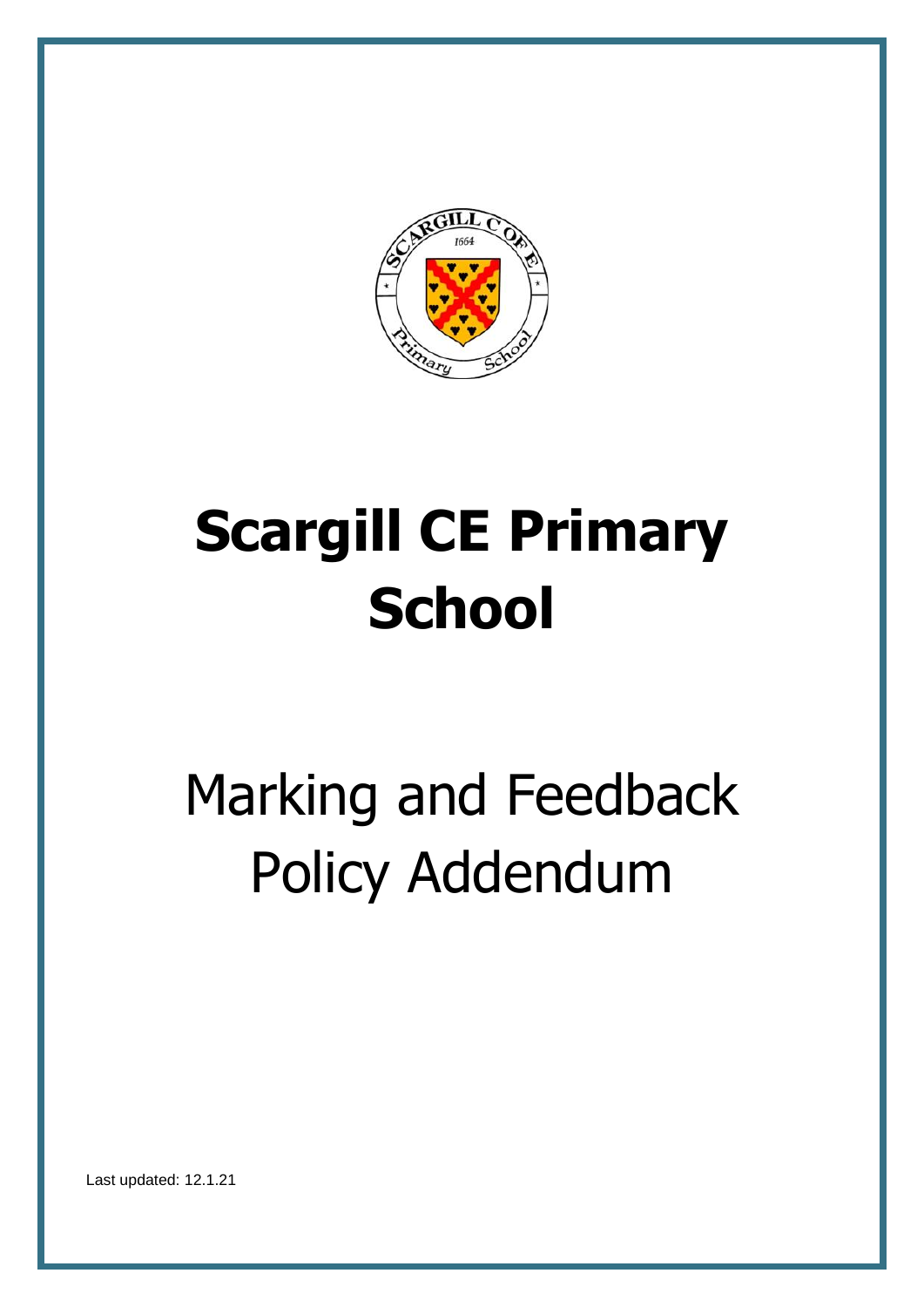#### **Statement of addendum**

The rationale for this policy is for us to ensure marking and feedback outside of the classroom is aligned to the expectations inside of the classroom during a particular or full lockdown. This policy serves to provide guidance on the type of feedback staff should provide on the work pupils complete at home, ensuring the imbalance in cultural capital is restored (which a partial or full lockdown may impact upon). School will endeavour to maintain a level playing field for all pupils.

We value every child and every moment and therefore our marking and feedback allows for us to encourage our pupils to be the best that they can be by while still learning from home providing them with the building blocks of what they need to know and be able to do to succeed.

This policy is to be implemented in the event of a full, local or bubble lockdown.

### **Marking & Feedback Expectations**

When teaching pupils remotely across the curriculum, we expect teachers to:

- set learning that is meaningful and ambitious
- plan and deliver a well-sequenced curriculum so that knowledge and skills are built incrementally, with a good level of clarity about what is intended to be taught and practised
- provide clear explanations of new content and/or high-quality curriculum resources or videos
- carry out daily checks of whether pupils are engaging with their work and inform parents immediately where engagement is a concern.

When providing feedback to pupils remotely across the curriculum, we expect teachers to: